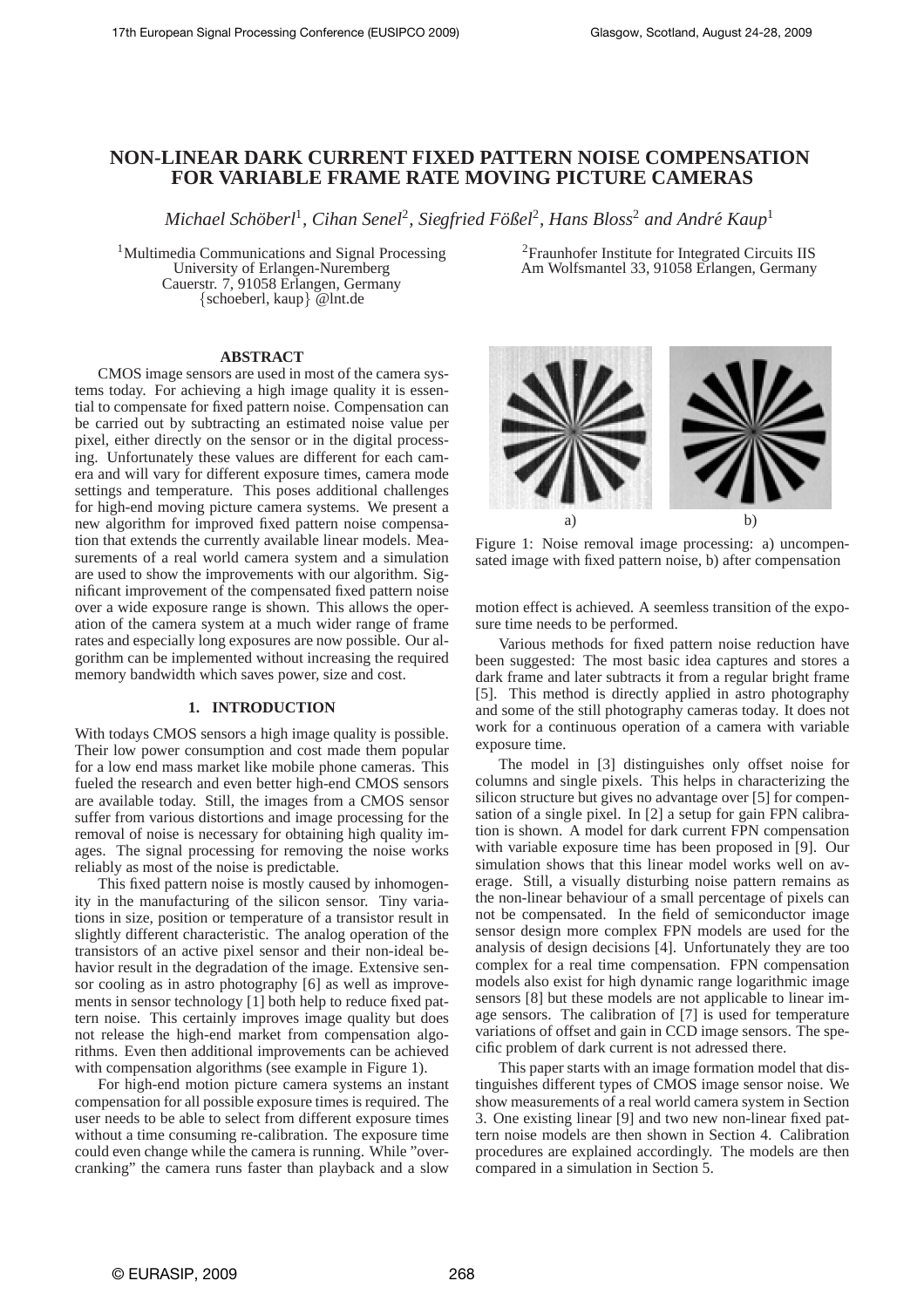## **2. IMAGE FORMATION MODEL**

When capturing an image there are many components that show non-ideal behavior. This leads to severe image degradation which can be described as noise. Our analysis describes the behavior for a single and independent pixel, and the description thus omitts the pixel position  $(x, y)$ . We want to specifically distinguish between two types of noise for each pixel:

$$
I = \tilde{I} + N_{\text{fixed}} + N_{\text{dynamic}} \tag{1}
$$

The static or fixed pattern noise  $N_{\text{fixed}}$  desribes distortions that can in some way be predicted. This does not mean that they are fixed in general but that their dependencies are well understood. These dependencies on temperature or exposure time can then be controlled (e.g. with temperature stabilization) or measured and accurate noise predictions can be made. A subtraction of the fixed noise then leads to an improvement in image quality [5]. In general we can distinguish three major contributions:

$$
N_{\text{fixed}} = N_{\text{offset}} + N_{\text{dark}} + N_{\text{prnu}} \tag{2}
$$

The offset *N*<sub>offset</sub> is caused by semiconductor variations. It varies with temperature *T* but is independent otherwise. The dark current  $N_{\text{dark}}$  is caused by a leakage current and a pixel will "fill up" even without any light. It depends on the exposure time  $\tau_{\exp}$  and the sensor temperature *T*. Examples for typical  $N_{\text{offset}}$  and  $N_{\text{dark}}$  patterns can be seen in Figure 2. Each pixel has a slightly different sensitivity which is commonly called "Photo Response Non Uniformity" noise N<sub>prnu</sub>. It is caused by variations in size and position of the photo site electronics and depends on the amount of light *I*. A model as shown in [2] assumes a fixed multiplicative gain *G* per pixel. The additive noise can then be written as

$$
N_{\text{prnu}} = (G - 1) \cdot \tilde{I} \tag{3}
$$

In the following analysis we want to concentrate on  $N_{\text{fixed}}$ which is especially disturbing in dark image areas. The PRNU noise is insignificant in these image areas and  $N_{prnu} \approx$ 0 is used throughout this paper.

The temporal dynamic noise  $N_{\text{dynamic}}$  changes from one frame to another. It is caused by many effects within the photo site and sensor readout. This includes reset noise, photon shot noise, readout noise, quantization noise and dark current shot noise [10]. We assume an uncorrelated zero mean dynamic noise. We might be able to model and predict its statistics but the values itself are unknown. A reduction by subtraction of an estimate is not possible.

## **3. MEASUREMENTS OF A REAL WORLD SYSTEM**

For evaluating the quality of the compensated images we need to compare them based on real world data from a camera. We set up a measurement that delivers dark current for many exposure times. This can be used for the calibration of our models as well as the evaluation of the quality of the models (see below).

## **3.1 Experimental Setup**

We used a high resolution (6 MPixel) photodiode active pixel sensor with 8.25 um pixels. Sampling was done with 12 Bits of resolution. To avoid drift we used a temperature stabilized



Figure 2: Typical fixed pattern noise components,  $\tau_{\text{exp}} =$ 100 ms, displayed with a gain of x16



Figure 3: Measured dark current *N*<sub>dark</sub> on average and examples for non-linear pixels

sensor system. The temperature of the camera system was kept constant as well. The sensor was covered and all of the camera system was shielded from light.

For each exposure time we captured  $M = 15$  pairs of frames with  $\tau = \tau_{exp}$  and  $\tau = 0$  over the range of exposure times from 30 ms to 1 sec. The captured information of a single pixel of the *k*th frame with exposure time  $\tau$  is denoted by  $I_k(\tau)$ . The analysis is shown for many independent pixels.

#### **3.2 Measurement Results**

From the captured pixel values  $I_k(\tau)$  we can calculate average values for each pixel and exposure time:

$$
\bar{I}(\tau) = \frac{1}{M} \sum_{k=0}^{M-1} I_k(\tau) \tag{4}
$$

From this data we can calculate the dark current noise  $N_{\text{dark}}$ for each pixel. According to our image formation model we can use

$$
N_{\text{dark}}(\tau_{\text{exp}}) = \bar{I}(\tau_{\text{exp}}) - \bar{I}(0) \tag{5}
$$

The dark current noise average across all pixels of the image is shown in Figure 3. We can see that on average the dark current noise rises linear with exposure time. On average pixels can be assumed to have a constant dark current *i*<sub>dark</sub> which can be represented by the linear model.

Measurements have shown that there are over 1 % of pixels that show a non-linear behavior. Some examples of these pixels can also be seen in Figure 3. The overall number of pixels with non-linear behavior is large and we should not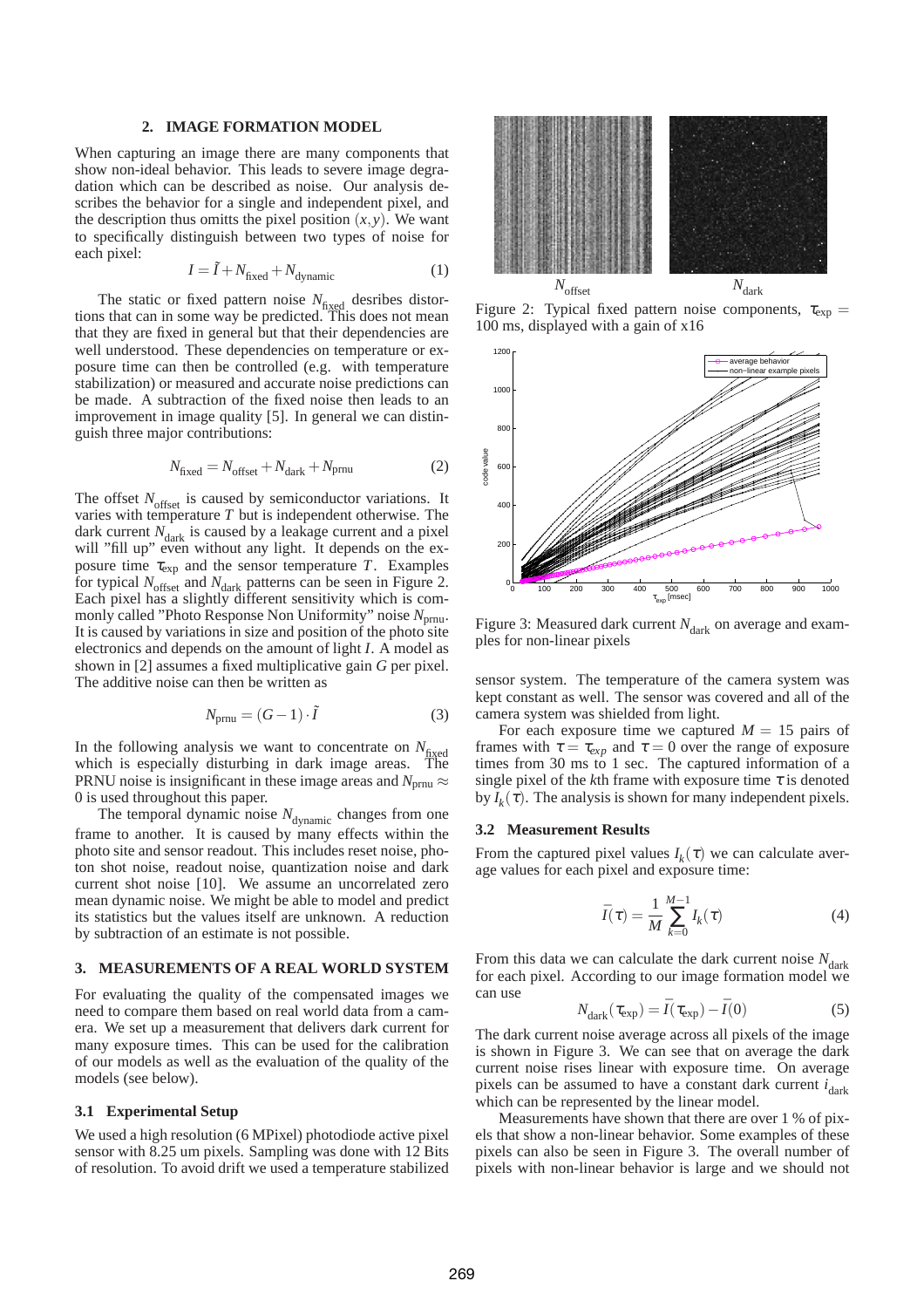classify all of these pixels as "dead". Although they follow a non-linear behavior over exposure time they are still sensitive to light and can contribute to the final image. A reduced dynamic range for these pixels needs to be kept in mind.

#### **3.3 General Validity**

The reasons for this behavior of the photo site lie in the leakage current which depends on the remaining reverse voltage across the photo diode [4]. We were able to measure the same behavior for different types of CMOS sensors.

The reverse voltage will also change if the sensor sees light. The models and assumptions will be inaccurate for high amounts of light and are only useful for a medium to low range of light. As the dark current and offset noise are only visible in low light situations anyway, these models are still useful for this range. With a high amount of light the photon shot noise dominates the dynamic noise and dark current fixed pattern noise effects will be less visible.

## **4. FPN COMPENSATION MODELS**

For compensating the fixed pattern noise  $N_{\text{fixed}}$  we need to find estimates for its components. These components can then be subtracted from the image. We will show an existing linear and two new models to estimate these components for offset and dark current noise for each pixel of the image. Furthermore we asume a stabilized temperature for sensor and analog electronics.

Although these models do not seem to be overly complex, one needs to be aware that they need to be evaluated for every pixel of every frame. This limits the number of operations as well as the number of parameters for a real-time implementation. Exponential dark current models like [4] are too complex for a real time image compensation.

## **4.1 Linear Model**

The model in [9] assumes a dark current  $i_{\text{dark}}$  that is constant for each pixel (see Figure 4). This leads to a linear compensation algorithm that calculates the fixed pattern noise with

$$
N_{\text{fixed}} = i_{\text{dark}} \cdot \tau_{\text{exp}} + N_{\text{offset}} \tag{6}
$$

For the calibration of the camera system a set of two exposures with exposure times  $\tau = \tau_{\exp}$  and  $\tau = 0$  can be used. The per-pixel dark current can then be estimated by

$$
i_{\text{dark}} = \frac{1}{\tau_{\text{c}}} [\bar{I}(\tau_{\text{c}}) - \bar{I}(0)] \tag{7}
$$

$$
N_{\text{offset}} = \bar{I}(0) \tag{8}
$$

The selection of the calibration point  $\tau_c$  depends on the application. For exposure times close to the calibration the error will be lower.

#### **4.2 Segmented Linear Model**

Our measurements have shown that although the linear model works well on average, there are some outliers. These pixels follow a non-linear behavior and are not well represented with the above model. Unfortuately they are visually disturbing and need to be taken care of.

We propose a model that consists of *N* segments. Within these segments we use a linear model. The segment boundaries are defined by the exposure times with segment *n* lying



Figure 4: Linear model for FPN compensation



Figure 5: Segmented linear model for FPN compensation

between  $\tau_{n-1}$  and  $\tau_n$ . An example with  $N = 3$  can be seen in Figure 5. For each pixel we use a set of independent parameters  $i_n$  and  $O_n$ . The same segment borders  $\tau_n$  are used for all pixels of an image. The compensation can be carried out with this equation:

$$
N_{\text{fixed}} = \begin{cases} i_0 \cdot \tau_{exp} + O_0 & \text{if } n = 0\\ i_n \cdot (\tau_{exp} - \tau_{n-1}) + O_n & \text{else} \end{cases}
$$
(9)

This algorithm requires additional memory for storing the parameters  $i_n$  and  $\overline{O}_n$  for each segment. The size of todays memory chips makes this easily possible. The data rate on the other hand is not increased as for a single image we only need to read  $i_n$  and  $O_n$  from memory. The decision about the segment is done based on the exposure time  $\tau_{exp}$  only once per image.

The calibration of a camera with this model estimates the parameters  $i_n$  and  $O_n$ . For each segment we need to observe an averaged set of frames. The first segment can directly be calibrated like a linear model:

$$
i_0 = \frac{1}{\tau_0} \left[ \bar{I}(\tau_0) - \bar{I}(0) \right] \tag{10}
$$

$$
O_0 = \bar{I}(0) \tag{11}
$$

For the following segments we assign

$$
i_n = \frac{1}{\tau_n - \tau_{n-1}} \left[ \bar{I}(\tau_n) - O_{n-1} \right] \tag{12}
$$

$$
O_n = i_{n-1} \cdot \tau_{n-1} + O_{n-1} \tag{13}
$$

Minor error might occur due to rounding the values for a fixed point implementation. This calibration procedure still guarantees a continuous dark current representation without adding up the errors.

The segmented model can also be used with a correlated double sampling sensor mode. This will deliver a reduced reset noise and cancellation of the offset noise. The calibration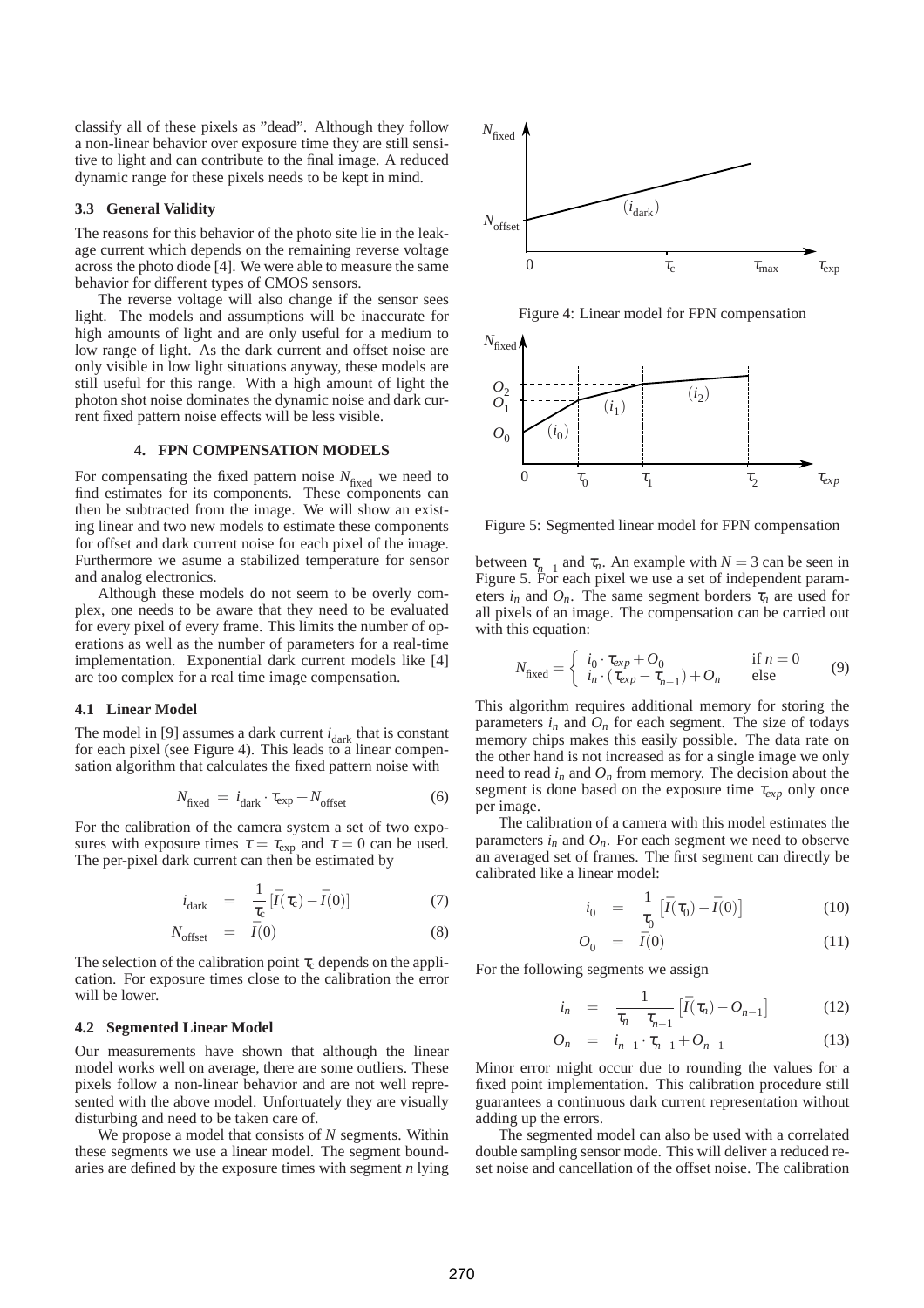can be carried out as shown above with the result of

$$
O_0 = \bar{I}(0) - \bar{O}_{\text{CDS}} \approx 0 \tag{14}
$$

## **4.3 Quadratic Model**

For comparison of non-linear models we also used a model based on a quadratic polynom as shown in Figure 6. This requires three parameters and two additional multiplications per pixel:

$$
N_{\text{fixed}} = a \cdot \tau_{exp}^2 + b \cdot \tau_{exp} + c \tag{15}
$$

The per pixel parameters *a*, *b* and *c* can be calculated by fitting a polynom to measurements  $\bar{I}(\tau)$  with at least 3 different exposure times.



Figure 6: Quadratic model for FPN compensation

## **5. EXPERIMENTAL RESULTS**

For evaluating the performance of the algorithms we performed an offline compensation for the measured real world data. Only few (see below) of the measured data points were used to calculate the compensation parameters for all pixels and models. For the remaining samples we then performed the compensation. Fitting the models to many more data points could further reduce the error but is clearly impractical for a real world calibration of camera systems.

For the linear model we used  $\tau_c = 750$  msec to calibrate the model. This gives a low average error but generates a good compensation only for this exposure time. Calibrating for a typical exposure time of e.g.  $\tau_c = 30$  msec is desirable for typical operation modes but this would lead to even worse compensation for long exposure times. We can clearly see the limits of a linear model.

For the segmented model we chose  $N = 4$  which is still practical for an implementation and gives reasonable compensation quality. We used the segment borders  $\tau_0 = 65$ msec,  $\tau_1 = 257$  msec,  $\tau_2 = 590$  msec and  $\tau_2 = 955$  msec.

For the quadratic model we used the same 5 data points and fitted a polynomial model of order 2 with the Matlab polyfit function.

In Figure 7 we can see the resulting error over exposure time for all pixels from an example region of the image. The first row shows the mean error for each exposure time. We can see that the error for bad pixels is reduced compared to the linear model. The second row shows error histograms and the average error as well as the outliers are significantly reduced. These outliers are visually disturbing and prevented the use of a linear compensation for a large range of exposure times. This is confirmed by looking at the third row. It shows the remaining fixed pattern noise for an exposure time of  $\tau_{\text{exp}} = 100$  msec. Especially the few but disturbing pixels

are reduced. For a numeric comparison of the algorithms the mean and variance of the compensated images is shown in Table 1. We can see that our segmented method reduces both the mean error and variance by a factor of over 3 compared to the linear compensation.

| Method           | mean error | variance |
|------------------|------------|----------|
| Linear           | N 90       | 5.70     |
| Segmented linear | 0.27       | 1.50     |
| Quadratic        | 0.29       | 1 89     |

Table 1: Remaining image noise (mean and variance) for simulated compensation, average over all exposure times

For this system we measured the average dynamic noise variance to  $N_{\text{dynamic}} = 1.88$ . Both the segmented and quadratic approach can reduce the fixed noise below this level. In contrast to the linear compensation both of these methods will be able to generate compensated images where a fixed pattern noise is not noticable any more. The few remaining pixels that will still be visible can now be classified as dead pixels.

This increased compensation quality is possible without additional memory bandwidth which is currently the limiting factor in mobile camera systems. The additional storage for a 6 MPixel camera amounts to only 75 MBytes, which is easily available with current memory ICs. The number of additional computations is small and typical camera implementations can easily be adjusted. This leads to a larger usable range of exposure times without increasing the cost of a camera system.

### **6. CONCLUSIONS**

We show measurements of the fixed pattern noise behavior of a real world CMOS sensor. Specifically the non-linear dark current of some of the pixels is analyzed.

Based on the observed non-linearities we extend existing linear dark current compensation models with a new nonlinear model. We propose a segmented linear compensation that allows a wide range of exposure times. We also show the calibration computations that guarantee a continuous model even with rounding necessary in fixed point implementations.

We compare the models based on a simulated compensation which is based on measured dark current behavior and a calibration of the models. Results for the compensation quality are shown and the real-time implementation requirements are analyzed. The new segmented model is able to both reduce the average compensation error as well as the variance by a factor of 3. The error reduction of outliers is especially important as these pixels are highly visible in the final image. For our system we can reduce the fixed pattern noise below the dynamic noise which is essential for using the camera modes.

Our model enables the compensation quality of a quadratic model without increasing the hardware resources compared to a linear model. This reduces the hardware costs for a camera system and enables an increased image quality. This enables additional camera modes with longer exposure times and a high image quality without further increasing the cost of the system.